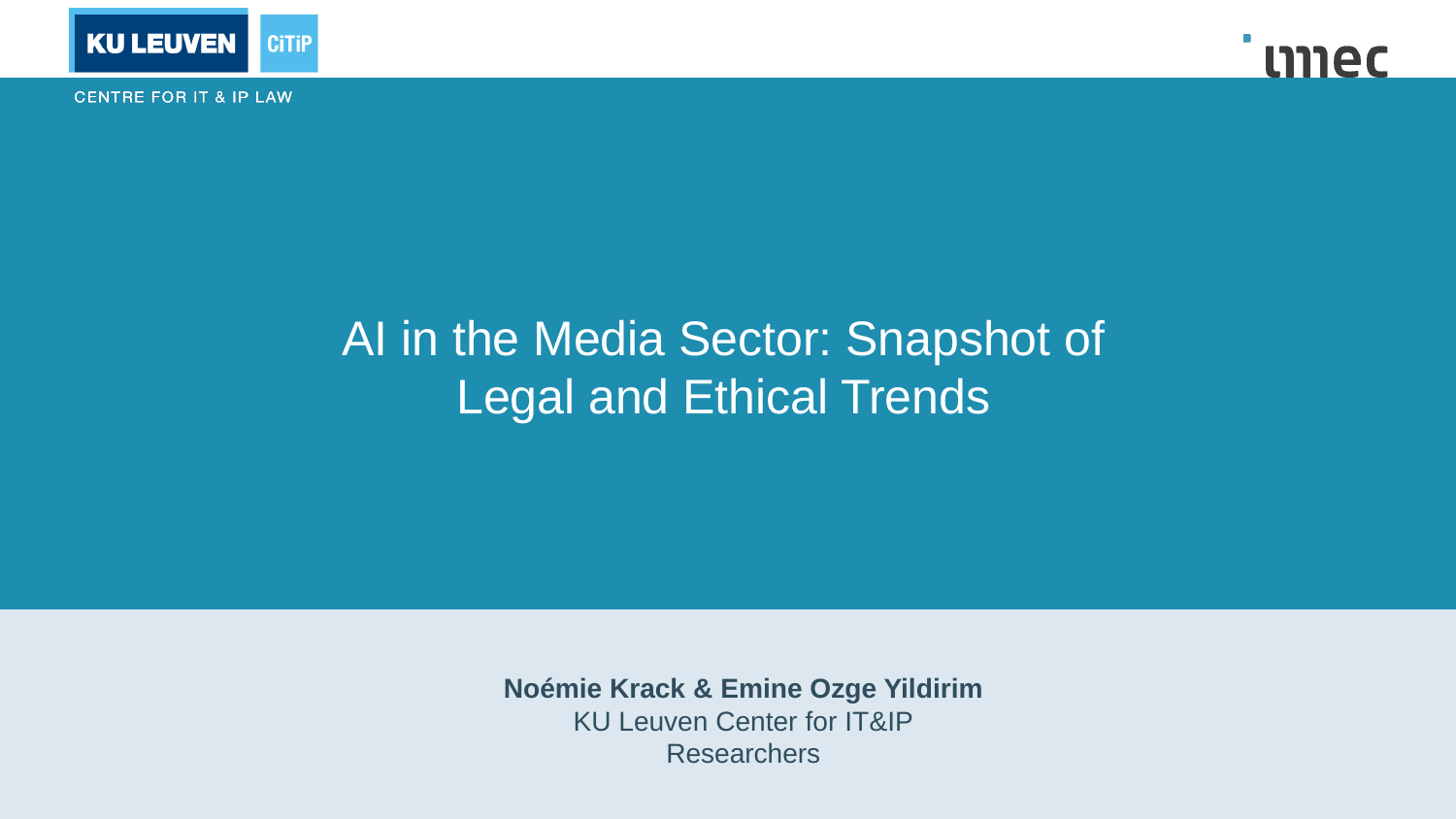# AI systems in media



- Deep fakes
- **Automated** journalism
- New sound, music, images,...
- Artwork creation



### **Content Production**

- AI-based tools for editing content
- Smart assistant
- Content synthesis and generative design
	- processes (video games)
- Automatic subtitling
- Tool to transcribe videos
- Fact checking tools
- Support in research



### **Content dissemination and organisation**

- Profiling
- Content organisation
- Content moderation
	- Detection
	- Decision
- Recommender systems
- Monetising content

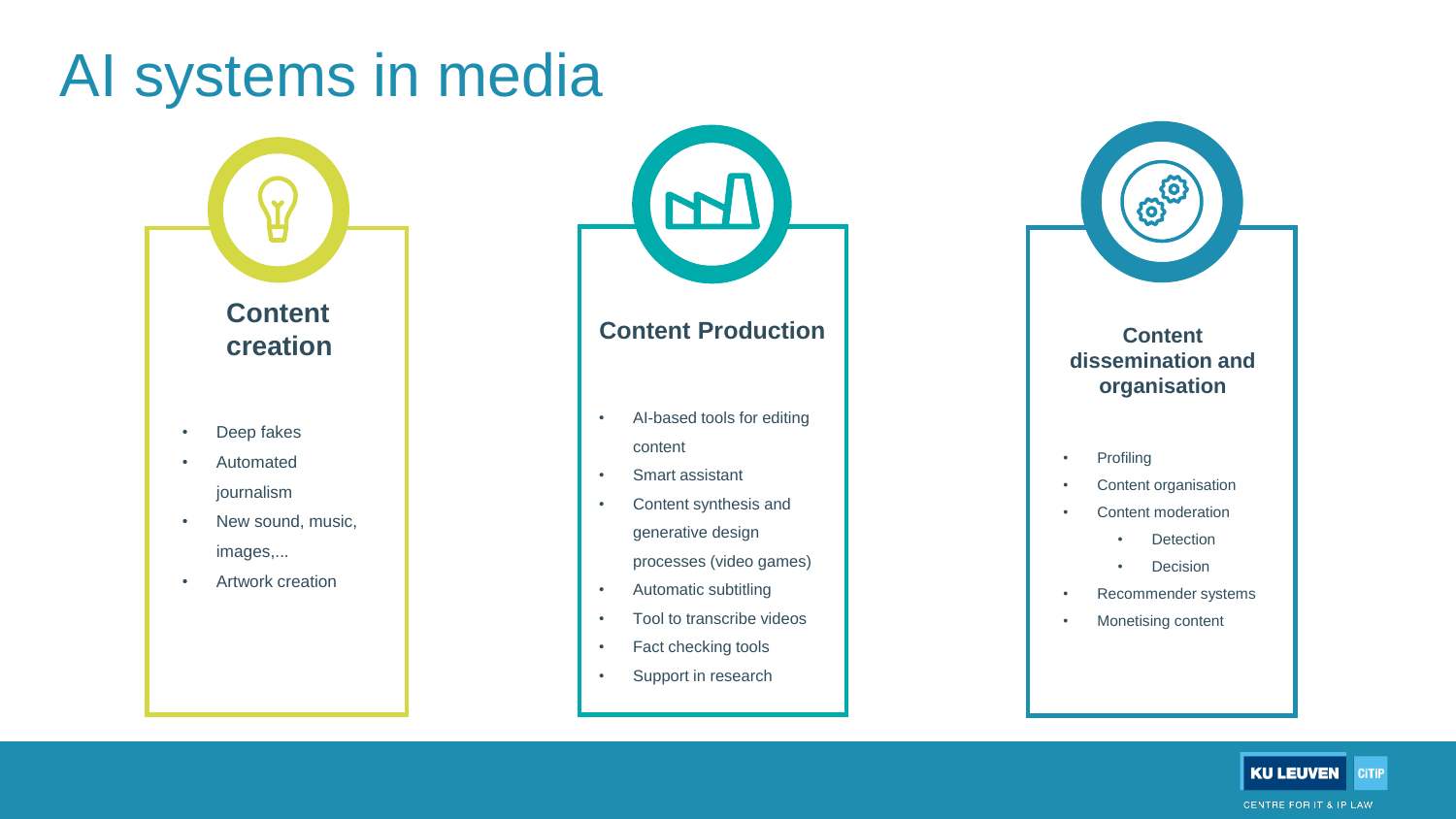# AI systems risks and opportunities for the media sector

#### **Opportunities**

Improving inclusivity and diversity - Enhancing creation

- Better resources management and allocation
- Detecting manipulated, illegal, harmful content or fake account
- Time savior for editing tools Help to comply with legal obligations (TERREG)

Enhancing freedom of expression (satire)

### **Risks**

- Decline in media pluralism
- Freedom of expression
- Manipulation
- Spread of illegal, harmful content
- Risk of discrimination creation/replication
- Putting at risk democracy and the rule of law
- Opacity (algoritms)
- Profiling
- Polarisation

#### Challenges for all HLEG key requirements for trustworthy AI

+

Council of Europe Study showed how AI has an impact on all fundamental rights, democracy and the rule of law.

=> Transversal and horizontal impact

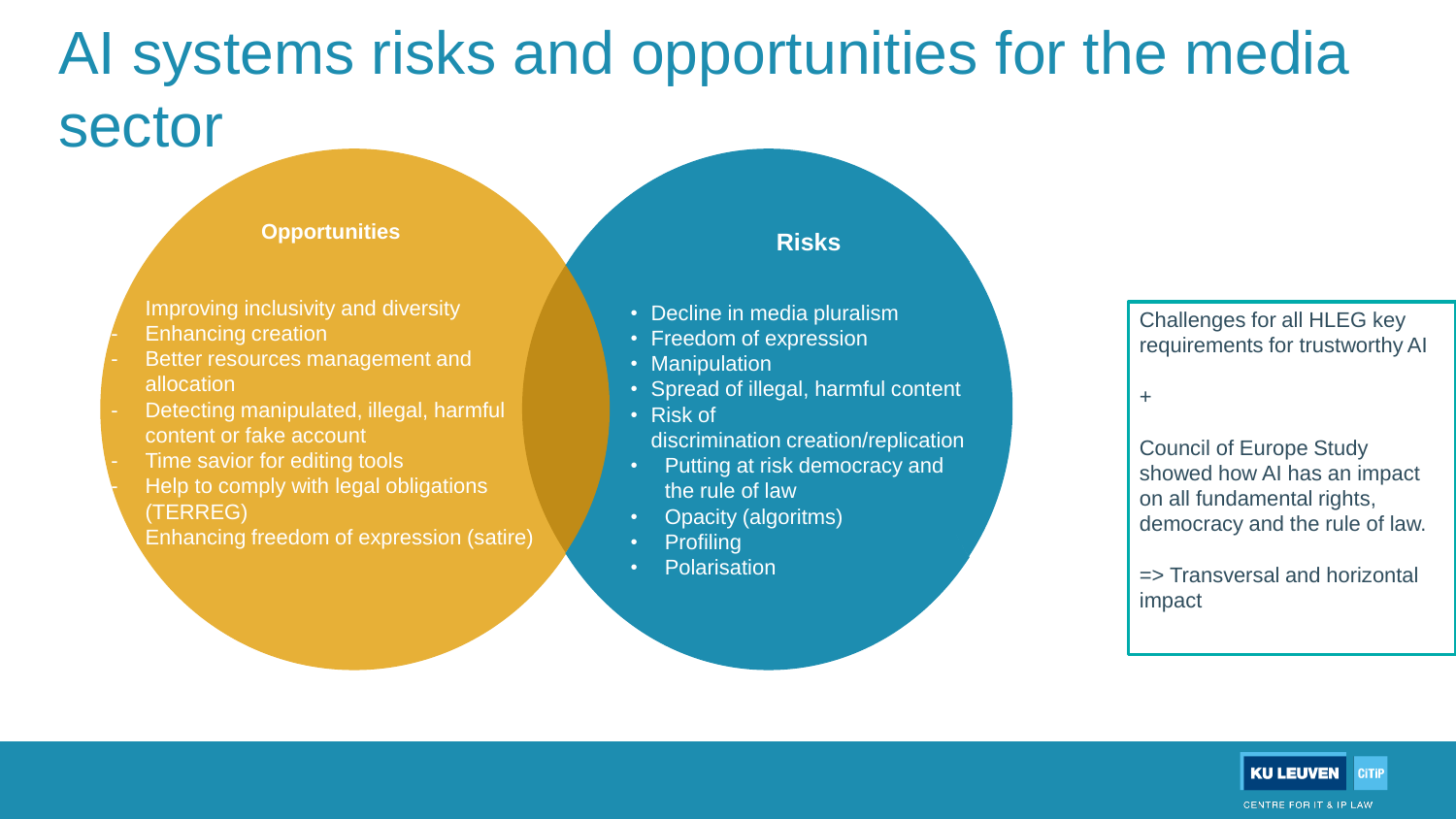# Trustworthy AI: HLEG Guidelines



### **4 Principles**

- o Respect for Human
	- Autonomy
- o Fairness
- o Explicability
- o Prevention of Harm

### **7 Requirements**

- ✓ **Human Agency and Oversight**
- ✓ **Technical Robustness and Safety**
- ✓ **Privacy and Data Governance**
- ✓ **Transparency**
- ✓ **Diversity, Non-Discrimination, and Fairness**
- ✓ **Societal and Environmental Well-being**
- ✓ **Accountability**

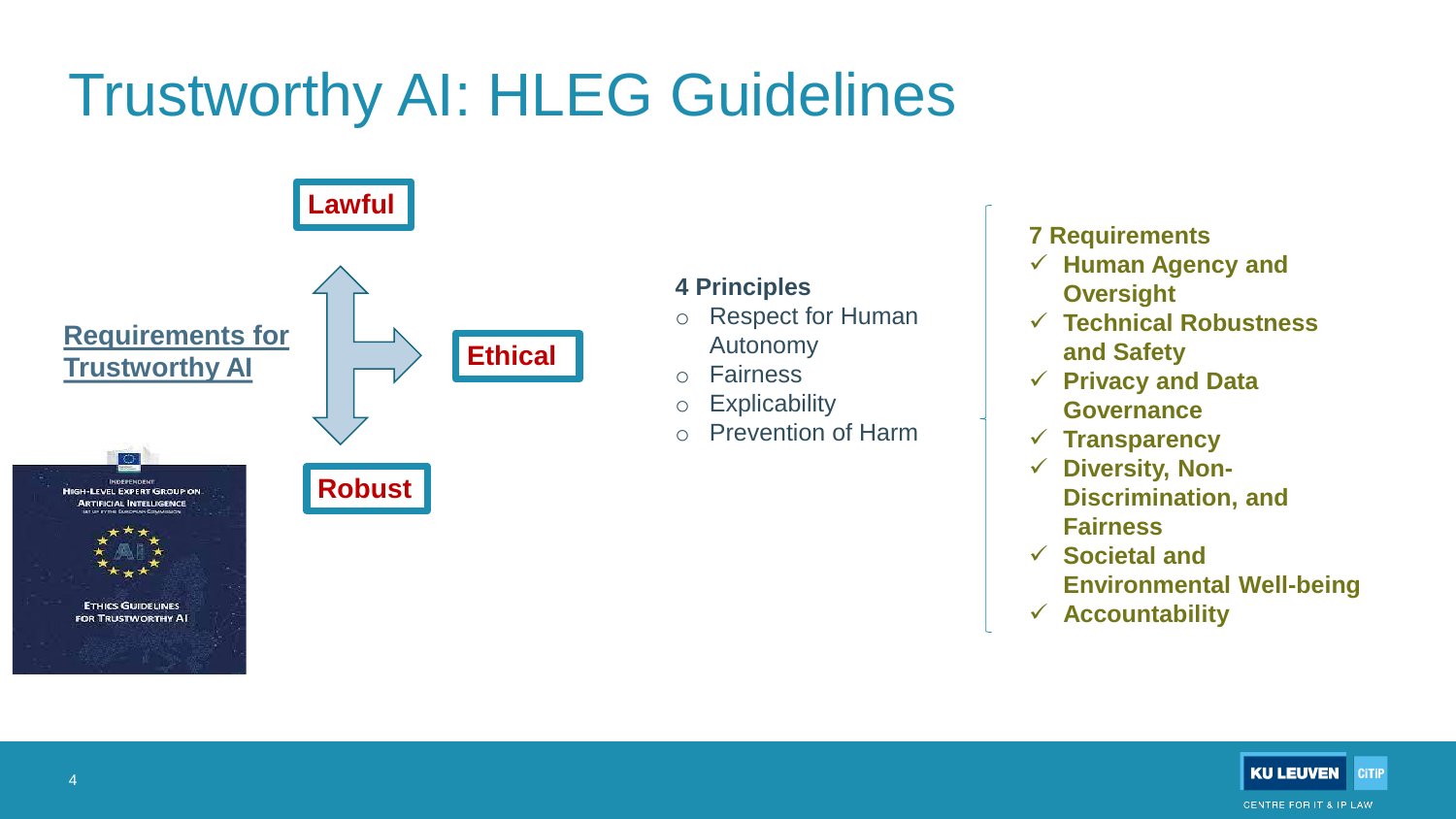# **Snapshot of legal and ethical trends**

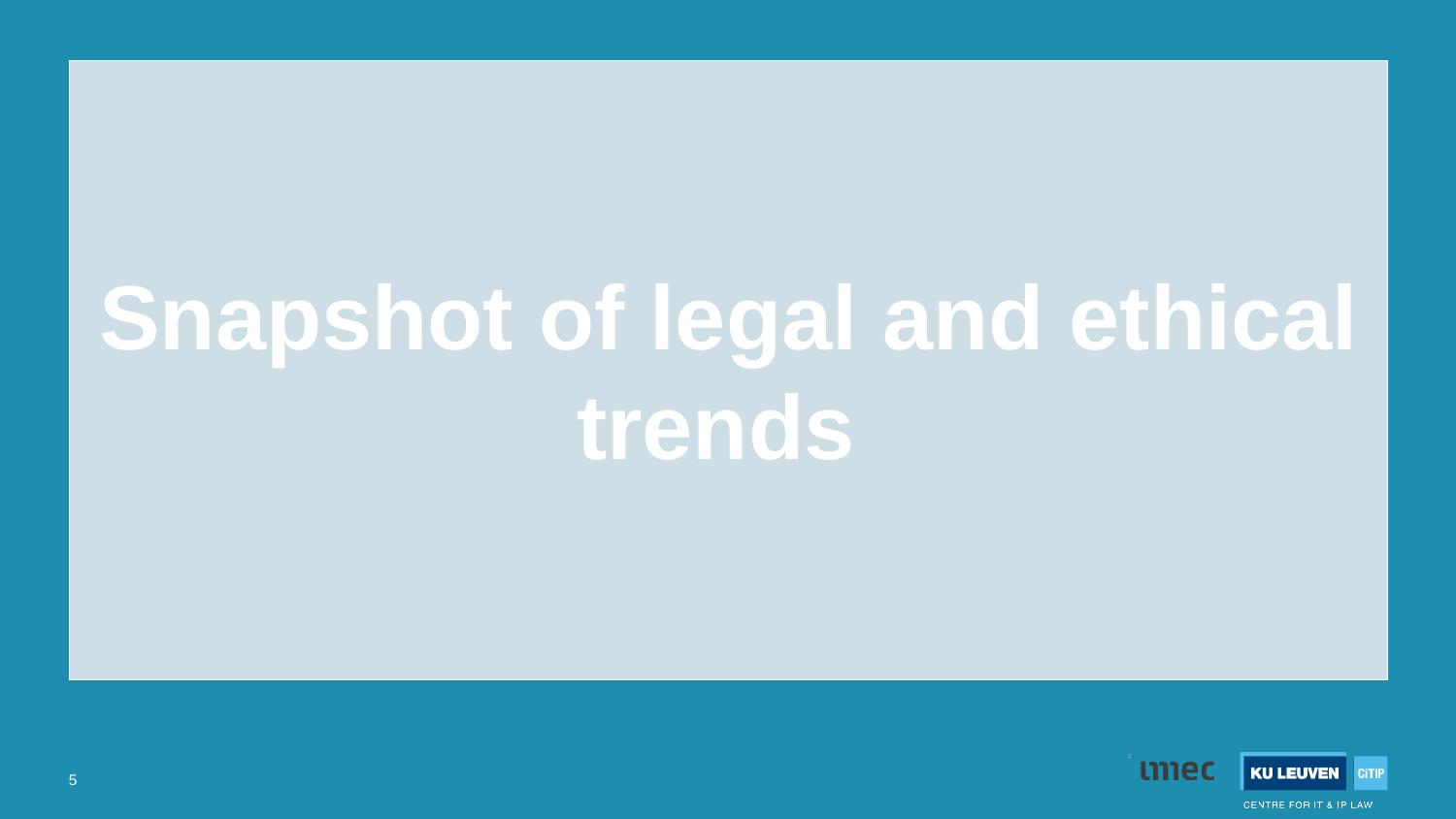# Existing and forthcoming Policy and Legal Initiatives

### ❑ **Plethora of policy documents**









## ❑ **Existing legislation already applicable to AI**

**….. BUT** insufficient to address the specific challenges AI systems may bring.

### ❑ **Legislative proposals :**

- **EU** AI ACT package
- Council of Europe : potential convention





 $\bullet$  ...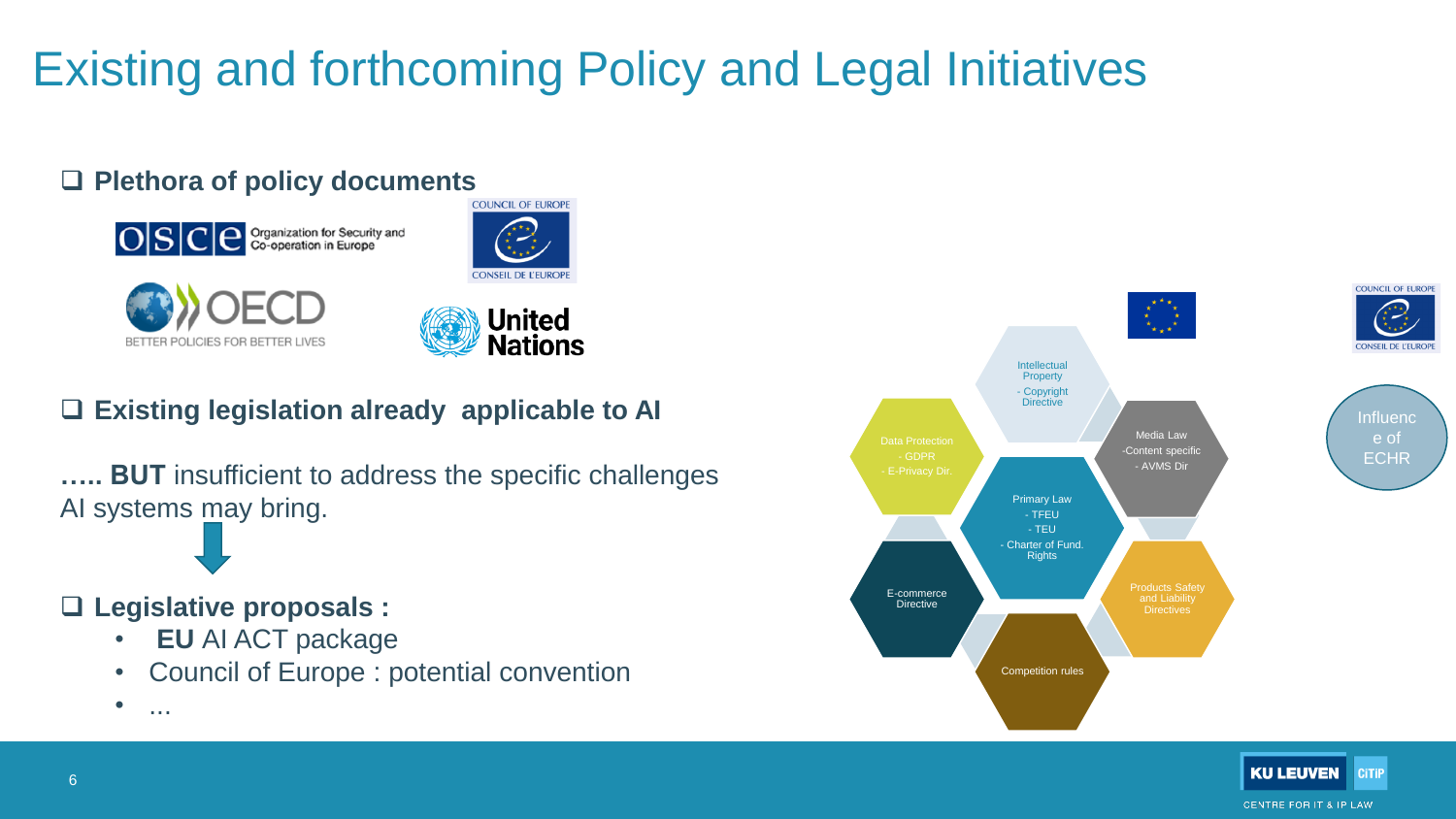# Human Autonomy to Mental Autonomy



**KU LEUVEN CiTIP CENTRE FOR IT & IP LAW**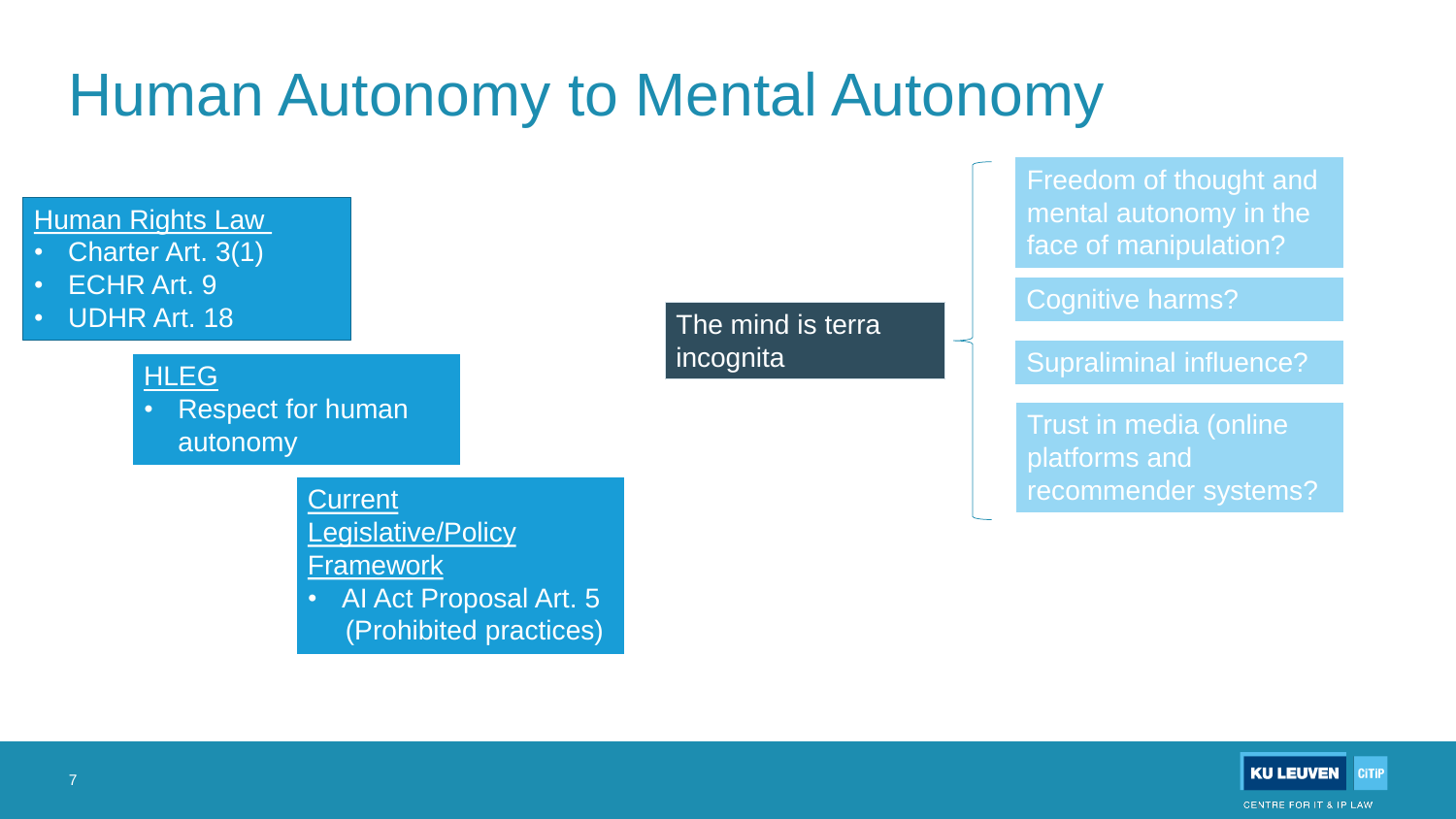# **Transparency**

### HLEG work?

- Explicability principle
- Transparency requirement

### Media challenge

- Difficult access to data + hinder research
- Opacity
- Back box algorithm

Transparency core value of EU's work on AI



#### **Snapchot Transparency, AI and Media**

#### ❑ **AI ACT**

- High Risk Article 13 (explicability)
- Limited risks Article 52 => (communication) deep fakes, bots

#### ❑ **DSA**

- Recommender system + targeted advertising
- Transparency report
- Risks assessment
- Access to data and explanation to algorithm
- ❑ **EDAP**
	- **measures to limit the artificial amplification** of disinformation campaigns
	- Ensure an effective **data disclosure** for **research** on disinformation
- ❑ **DMA**
	- Algorithmic transparency is key for solving the unfair practices issues of gatekeepers
	- Self-preferencing
	- Content prioritization
- ❑ **Guidance to strengthen the Code of Practice on disinformation**
- Transparency of recommender systems criteria used for prioritising or deprioritising information
- Need to empower user by providing an option to customise the ranking algorithms